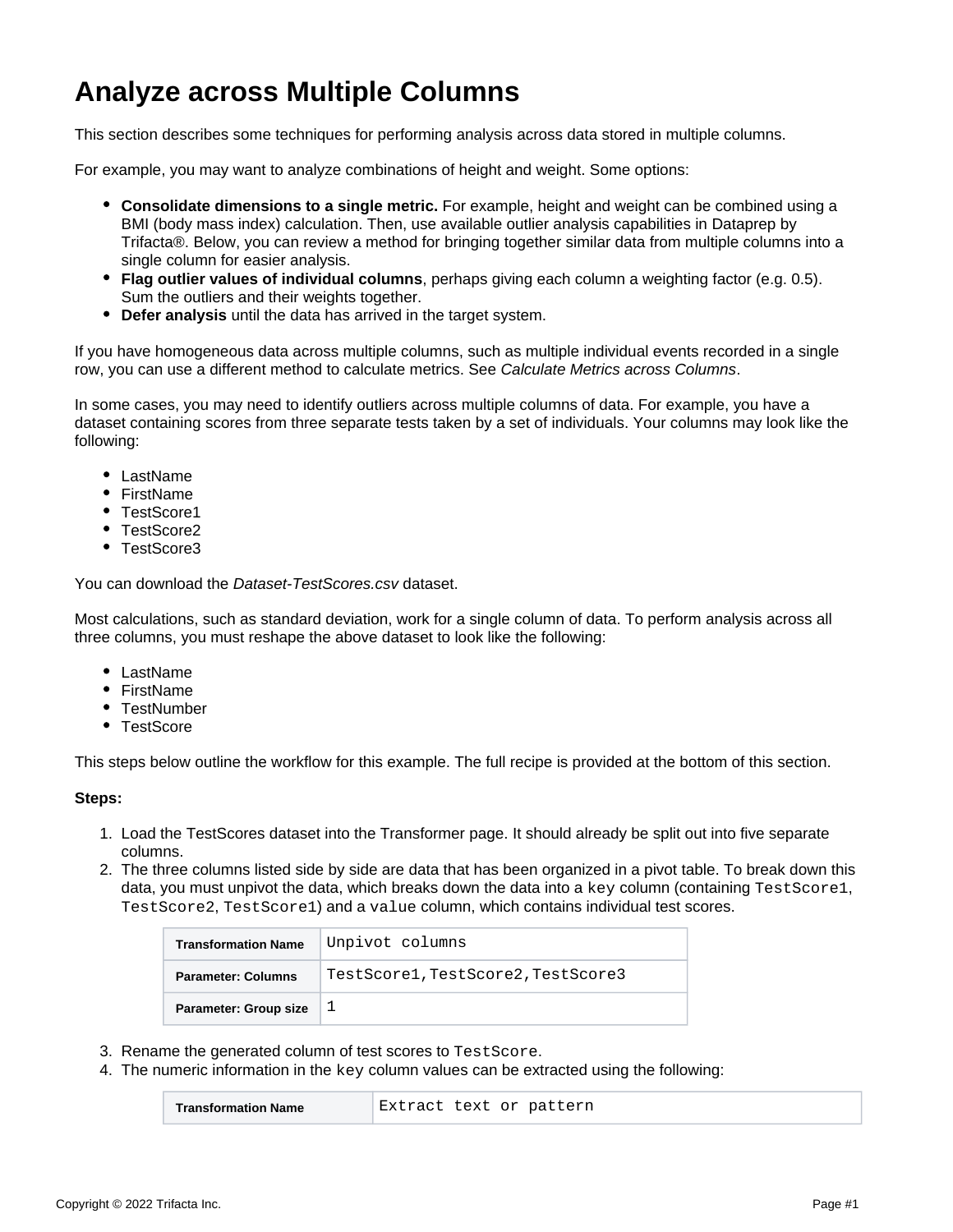| Parameter: Column to extract<br>from | key                                 |
|--------------------------------------|-------------------------------------|
| <b>Parameter: Option</b>             | Custom text or pattern              |
| <b>Parameter: Text to extract</b>    | $\hat{\cdot}$ {digit} $\hat{\cdot}$ |

- 5. The key2 column contains just the numeric data now. Rename this column to TestNumber. You can delete the key column now.
- 6. The dataset does not contain a primary key, which field containing a unique identifier for each row. The combination of last name, first name, and test number is a unique identifier for each row in the dataset:

| <b>Transformation Name</b>  | Merge columns                   |  |
|-----------------------------|---------------------------------|--|
| <b>Parameter: Columns</b>   | LastName, FirstName, TestNumber |  |
| <b>Parameter: Separator</b> | $\mathbf{I} = \mathbf{I}$       |  |

- 7. Rename the new column to TestID. Typically, primary keys are listed as the first field in a dataset. You might want to move the column before the LastName column.
- 8. You may have noticed that the data is still organized by name (first and last) and test number, so that an individual's tests are scattered throughout the dataset. To reorganize the information, you can reaggregate the data using the following:

| <b>Transformation Name</b>                                              | Pivot table    |  |
|-------------------------------------------------------------------------|----------------|--|
| LastName, FirstName, TestNumber, TestID<br><b>Parameter: Row labels</b> |                |  |
| <b>Parameter: Values</b>                                                | SUM(TestScore) |  |
| Parameter: Max number of<br>columns to create                           |                |  |

**Tip:** The above retains all instances of tests that have been taken. If you are only interested in the average test score, you can remove the TestNumber and TestID groupings and the change the SUM function to AVERAGE. In the results, you have one average for each test taker.

9. You may want to rename the aggregation column. Your final dataset should look like the following:

|               |               |                |                 |           | Delete Randomizer                               |
|---------------|---------------|----------------|-----------------|-----------|-------------------------------------------------|
| 33 Categories | 36 Categories | $1 - 3$        | 150 Categories  | $22 - 86$ | 2 Convert 3 columns into rows                   |
| Bly           | David         |                | Bly-David-1     | 45        | 3 Extract '{digit}' from key                    |
| Bly           | David         | $\overline{2}$ | Blv-David-2     | 62        | 4 Rename key1 to 'TestNumber'                   |
| Bly           | David         | 3              | Bly-David-3     | 32        | 5 Rename value to 'TestScore'                   |
| Tran          | Natalia       | 1              | Tran-Natalia-1  | 69        |                                                 |
| Tran          | Natalia       | $\overline{2}$ | Tran-Natalia-2  | 64        | 6 Concatenate 3 columns separated by '-'        |
| Tran          | Natalia       | 3              | Tran-Natalia-3  | 80        | 7 Pivot and compute SUM(TestScore) grouped by 4 |
| 01son         | Kaushal       |                | Olson-Kaushal-1 | 56        | columns                                         |
| Olson         | Kaushal       | $\overline{2}$ | Olson-Kaushal-2 | 57        |                                                 |
| Olson         | Kaushal       | 3              | Olson-Kaushal-3 | 54        | 8 Rename sum_TestScore to 'TestScore'           |
| Gandhi        | Bob           | 1.             | Gandhi-Bob-1    | 58        |                                                 |
| Gandhi        | Bob           | $\overline{2}$ | Gandhi-Bob-2    | 73        |                                                 |
| Gandhi        | Bob           | 3              | Gandhi-Bob-3    | 64        |                                                 |
| Plotz         | Doug          | 1              | Plotz-Doug-1    | 57        |                                                 |
| Plotz         | Doug          | $\overline{2}$ | Plotz-Doug-2    | 45        |                                                 |
| Plotz         | Doug          | 3              | Plotz-Doug-3    | 57        |                                                 |
| Lee           | Bertrand      |                | Lee-Bertrand-1  | 28        |                                                 |
| Lee           | Bertrand      | $\overline{2}$ | Lee-Bertrand-2  | 47        |                                                 |